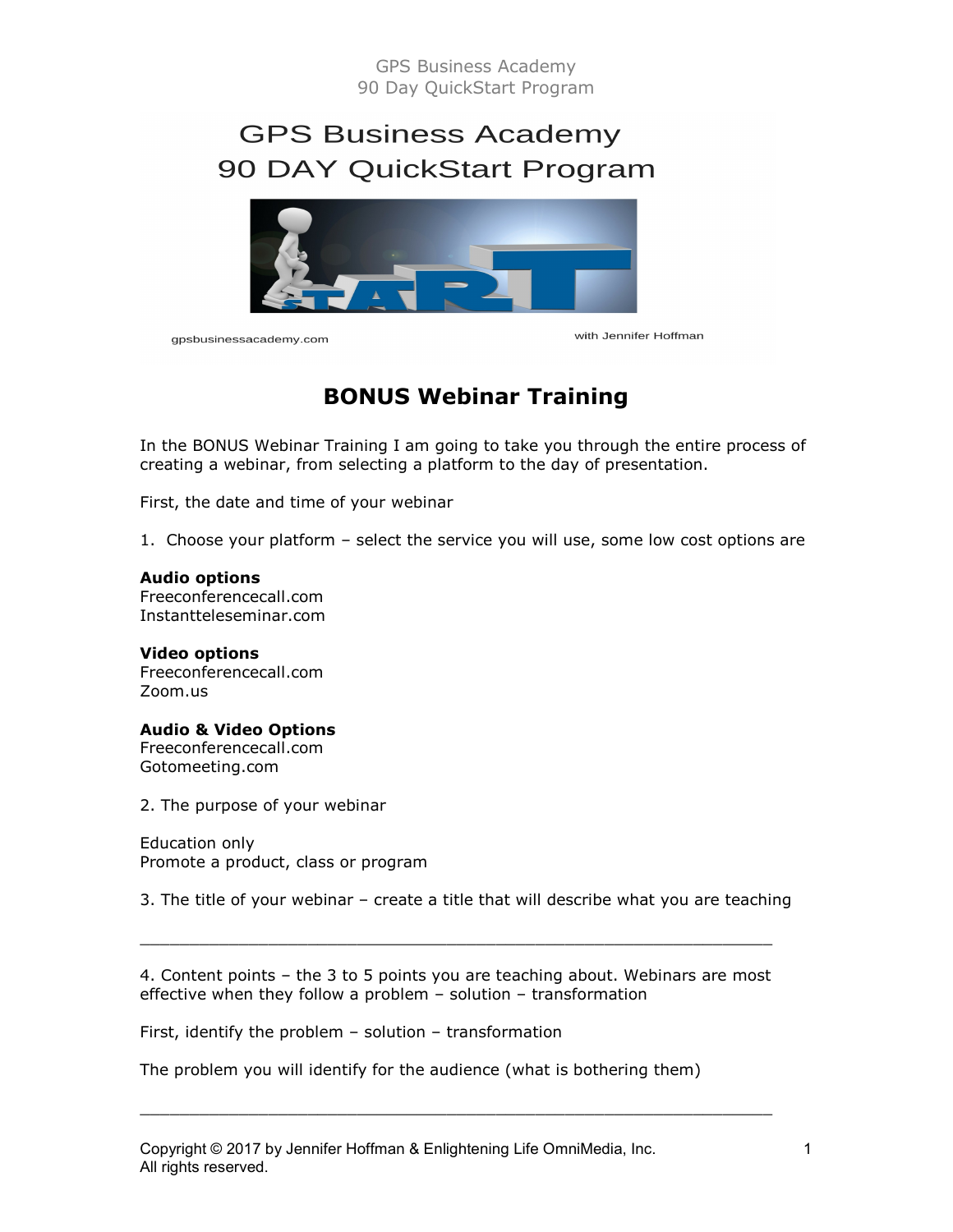## GPS Business Academy 90 Day QuickStart Program

The solution or result they can obtain (what outcome do they want)

How the transformation is achieved (how you can help them achieve that outcome)

 $\_$  , and the set of the set of the set of the set of the set of the set of the set of the set of the set of the set of the set of the set of the set of the set of the set of the set of the set of the set of the set of th

 $\overline{\phantom{a}}$  , and the contribution of the contribution of the contribution of the contribution of the contribution of the contribution of the contribution of the contribution of the contribution of the contribution of the

Sales pitch (final 15 minutes)

Outline the problem your program, product, or service solves, the outcome they can expect, what you will deliver (audios, videos, .pdf files, events), and the cost. Tell them where they can sign up (website address)

6. Create your worksheet – gives audience a focus, keeps them on target and you can put links to your sales page.

7. Create a sales page for your webinar that has:

 The title of the webinar The time and date Highlights you will be discussing A signup box for them to signup

You will get the signup box code from your newsletter service (mailchimp, aweber, constant contact, etc.) and create a 2 or 3 email autoresponder

First autoresponder has call details Second autoresponder asks a question or gives them something to work on prior to the call & gives call details Send emails 24 hours before, 6 hours before, and 1 hour before your webinar.

8. Get an audience – share the link to your sales page on your social media sites, email your list, you must promote the webinar for at least 3 days prior to the broadcast date.

#### 9. Date of broadcast

Dial in early (or sign in if using video) Start the webinar and the recording Introduce the webinar title and talking points Give a short history of yourself (2 to 3 minutes) and be sure to include your expertise on the topic you are presenting Give the webinar – talk slowly and clearly Ask for questions at the end, answer them or if none, end the webinar. Remember to thank your audience.

Make a recording available (you may not want to offer a download, just a replay)

Be sure to download the recording for your files

Copyright © 2017 by Jennifer Hoffman & Enlightening Life OmniMedia, Inc. All rights reserved.